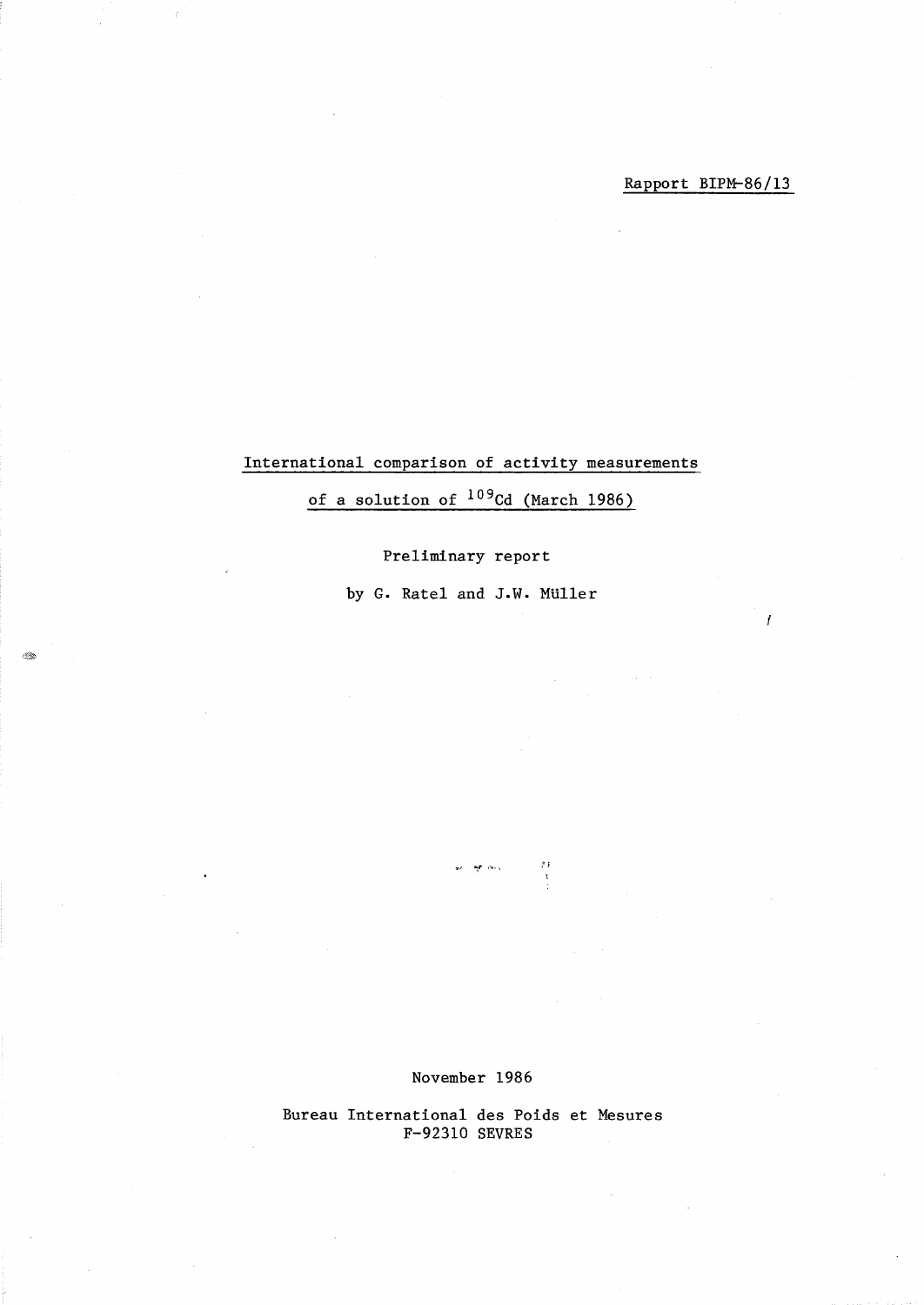In this preliminary report, after a list of the participants having submitted their results for the  $^{109}$ Cd intercomparison by August 31, 1986, we present some data which may be of interest for a comparison of the results. A graphical representation of the results with their uncertainties *(la)* is also given.

The participants are requested to check carefully whether their respective results have been correctly interpreted and to inform us on possible changes or complements.

J.

A final report of the intercomparison with a detailed analysis of all the results received and the conclusions to be drawn will be published later.

 $\Delta_{\rm k}$  and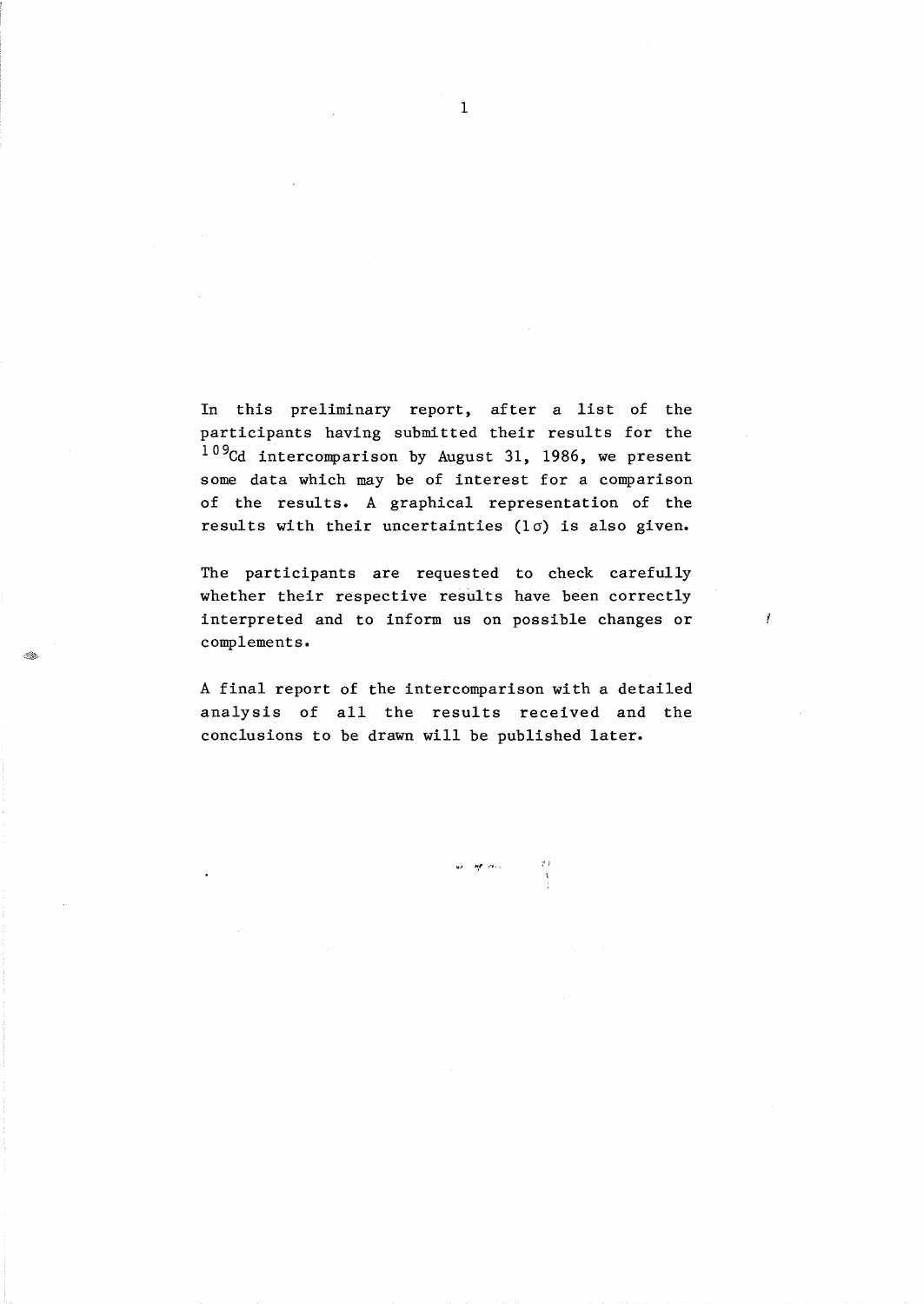### Table 1

# List of participants

| AECL         | Atomic Energy of Canada Limited, Chalk River, Canada                             |  |  |  |  |  |  |  |
|--------------|----------------------------------------------------------------------------------|--|--|--|--|--|--|--|
| <b>BCMN</b>  | Central Bureau for Nuclear Measurements, Geel, Belgium                           |  |  |  |  |  |  |  |
| BIPM         | Bureau International des Poids et Mesures, Sèvres, France                        |  |  |  |  |  |  |  |
| ETL          | Electrotechnical Laboratory, Ibaraki, Japan                                      |  |  |  |  |  |  |  |
| IEA          | Instytut Energii Atomowej, Swierk, Poland                                        |  |  |  |  |  |  |  |
| IER          | Institut d'électrochimie et radiochimie de l'EPFL, Lausanne,<br>Switzerland      |  |  |  |  |  |  |  |
| IFIN         | Institutul de Fizica si Inginerie Nucleara, Bucuresti Magurele,                  |  |  |  |  |  |  |  |
|              | Romania                                                                          |  |  |  |  |  |  |  |
| IMM          | Institut de Métrologie D.I. Mendéléev, Leningrad, USSR                           |  |  |  |  |  |  |  |
| IPEN         | Instituto de Pesquisas Energéticas e Nucleares, São Paulo,<br><b>Brazil</b><br>ŧ |  |  |  |  |  |  |  |
| KSRI         | Korea Standards Research Institute, Taejon, Korea                                |  |  |  |  |  |  |  |
| LMRI         | Laboratoire de Métrologie des Rayonnements Ionisants, Saclay,<br>France          |  |  |  |  |  |  |  |
| <b>NAC</b>   | National Accelerator Centre, Faure, South Africa                                 |  |  |  |  |  |  |  |
| <b>NBS</b>   | National Bureau of Standards, Gaithersburg, USA                                  |  |  |  |  |  |  |  |
| ΝIΜ          | National Institute of Metrology, Beijing, Peoples' Republic of<br>China          |  |  |  |  |  |  |  |
| <b>NPL</b>   | National Physical Laboratory, Teddington, UK                                     |  |  |  |  |  |  |  |
| OMH          | Országos Mérésügyi Hivatal, Budapest, Hungary                                    |  |  |  |  |  |  |  |
| PTB          | Physikalisch-Technische Bundesanstalt, Braunschweig,                             |  |  |  |  |  |  |  |
|              | · Federal Republic of Germany * ***                                              |  |  |  |  |  |  |  |
| <b>UVVVR</b> | Institute for research, production and application                               |  |  |  |  |  |  |  |

of radioisotopes, Prague, Czechoslovakia

 $\mathcal{L}$ 

 $\bar{z}$ 

 $\bar{\mathcal{A}}$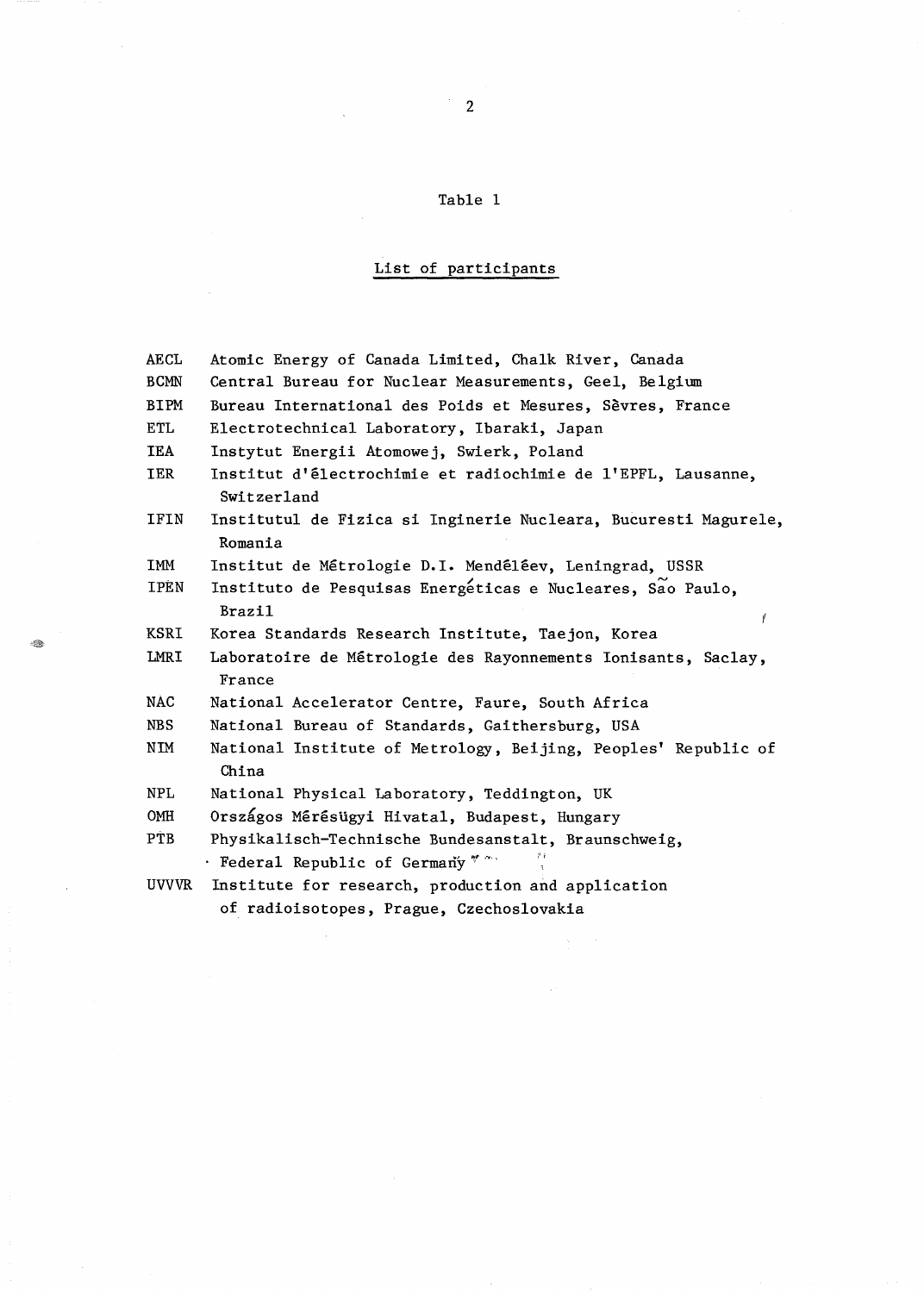| Laboratory           | Methods used                                                   | Pressure       | Threshold<br>or window                    | Approximate<br>dilution factor | Number<br>of sources<br>measured                | Typical<br>count rate                                                      | <b>Hinal</b> result<br>with combined uncertainty,<br>at reference date<br>$(1986 - 03 - 01)$ |
|----------------------|----------------------------------------------------------------|----------------|-------------------------------------------|--------------------------------|-------------------------------------------------|----------------------------------------------------------------------------|----------------------------------------------------------------------------------------------|
|                      |                                                                | (MPa)          | (keV)                                     | $\star$                        |                                                 | $(s^{-1})$                                                                 | $(Bq^m g^{-1}; 1\sigma)$                                                                     |
| AECL                 | $4\pi$ (FC)ce<br>standardization<br>of $^{109}$ Pd             | 0,1            | 0,1                                       | 20,3 and 52,2                  | 109 <sub>Cd</sub><br>6<br>10 <sub>2d</sub><br>5 | 2 600<br>2 to 68                                                           | $6026 \pm 42$                                                                                |
|                      | Ge(L1)                                                         |                | 10                                        |                                |                                                 |                                                                            |                                                                                              |
|                      | $4\pi$ Auger electron<br>X-ray coincidence<br>counting NaI(Tl) | 0,1            | 0,1                                       | $\bullet$                      | 6                                               | 2 600                                                                      | $5995 \pm 41$                                                                                |
| <b>BCM</b>           | $4\pi$ -CsI(T1)<br>sandwich<br>spectrometer                    |                | 46                                        | 39,3 and 202                   | 4                                               | 1 100 to 5 200                                                             | $5980 \pm 24$                                                                                |
|                      | 4π(PR)ce                                                       | $0,3$ to $0,5$ | 20                                        | 39 to 217<br>(5)               | 10 <sup>°</sup>                                 | 800 to 6 000                                                               | $5967 \pm 20$                                                                                |
| <b>BIPM</b>          | $4\pi$ (PRC)ce                                                 | 1,1            | $\mathbb{Q}^2$<br>36,2                    | 34,17                          | 28                                              | 1 400 to 10 700                                                            | $5976 \pm 16$                                                                                |
| $\operatorname{ETL}$ | $4\pi$ e-X coincidence                                         | 0,1            | 0,2                                       | 6,15<br>5,65                   | 22<br>17                                        | 8 000<br>8 0 0 0                                                           | $6001 \pm 38$                                                                                |
| <b>TEA</b>           | $**$<br><b>TDCR</b>                                            |                |                                           | $\mathbf{1}$<br>10,99          | 11<br>12                                        | 71 000 to 87 000<br>13 000 to 41 000                                       | $6016 \pm 20$<br>$6022 \pm 18$                                                               |
|                      | $4\pi$ ce(LS)-X<br>coincidence<br>$4\pi$ ce(LS)                |                |                                           | 10,99                          | 12                                              | 250 to 750 X<br>5500 to 16000 ce<br>$ 70 \text{ to } 210 \text{ coincid} $ | $6009 \pm 20$                                                                                |
| <b>IER</b>           | + $4\pi$ NaI(T1) $\gamma$                                      |                | 36,3 to 198<br>$ 35,5 \text{ to } 111,5 $ | 5,25 to 375,4<br>(6)           | 16<br>9                                         | 130 to 8 000<br>5,2 to 215                                                 | $5954 \pm 31$                                                                                |

Table  $2$  - Summary of the results

\$

 $\mathcal{L}^{\mathcal{L}}$ 

 $\omega$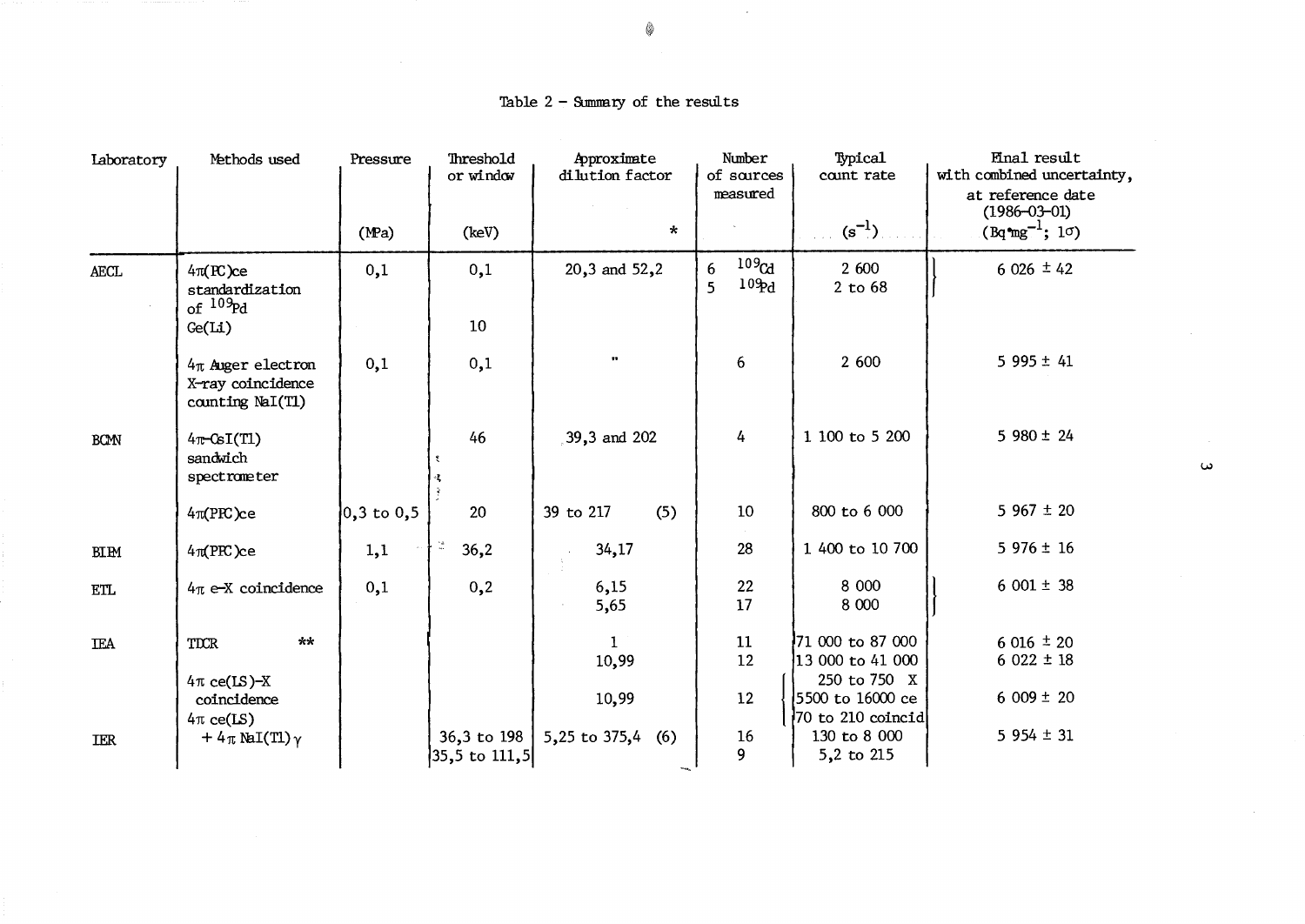# Table 2 (cont'd)

 $\sim$ 

| Laboratory                 | Methods used                                        | Pressure | Threshold<br>or window    | Approximate<br>dilution factor | Number<br>of sources<br>measured | Typical<br>count rate  | <b>Final result</b><br>with combined uncertainty,<br>at reference date<br>$(1986 - 03 - 01)$ |
|----------------------------|-----------------------------------------------------|----------|---------------------------|--------------------------------|----------------------------------|------------------------|----------------------------------------------------------------------------------------------|
|                            |                                                     | (MPa)    | (key)                     | $\star$                        |                                  | $(s^{-1})$             | $(Bq^m g^{-1}; 10)$                                                                          |
| $\rm IFIN$                 | 4π(PC)ce                                            | 0,1      | $\mathbf{1}$              | 10,54                          | $6***$                           | 8 000                  | 6 480 $\pm$ 110<br>$6440 \pm 70$                                                             |
|                            | Ge(L1)                                              |          | 80 to 96                  | 10,54                          | 4                                | $0,5$ to $2$           | $6,400 \pm 100$                                                                              |
| <b>IMM</b>                 | 4π(PPC)ce                                           | 0,7      | 36                        | 11,25; 20,32; 29,80            | 10                               | 700 to 2 000           | $5968 \pm 12$                                                                                |
| <b>IPEN</b>                | 4π(PPC)ce                                           | 1,0      | 30,7                      | 58,02; 66,95; 112,47           | 16                               | 2 100                  | $6000 \pm 13$                                                                                |
| KSRI                       | 4π(PFC)ce                                           | 1,31     | 31,0                      | 1; 7,24                        | 12                               | 9 000                  | $5994 \pm 19$                                                                                |
| <b>IMRI</b>                | 4π(PPC)ce                                           | 1,0      | 40                        | 301,56                         | 10                               | 300                    | $5967 \pm 5$                                                                                 |
| <b>NAC</b>                 | 4 <sub>10</sub> -4 <sub>10</sub> -1S<br>coincidence |          | 57                        | 7,5                            | 10                               | 20 000                 | $6033 \pm 10$                                                                                |
|                            | $4\pi$ (LS)e-X                                      |          | 50 ce<br>22 X ****        | 7,5                            | 10                               | 21 000 ce<br>$370$ *** | $6026 \pm 41$                                                                                |
| <b>NBS</b>                 | $4\pi$ ce(LS) +<br>$4\pi$ MaI(T1)                   |          | 25<br>$\rm ce$<br>39<br>Υ | 121,96                         | 9<br>12                          | 1 000<br>100           | $5940 \pm 28$                                                                                |
|                            | 109 <sub>rd</sub><br>standardization                |          | 25                        | $10\text{°}$ d 121,96          | 9                                | 1 000                  | $6006 \pm 29$                                                                                |
|                            | NaI(T1)                                             |          | 39                        | $109rd$ 6,61                   | 3                                | 1 000                  |                                                                                              |
| $\text{N}\text{I}\text{M}$ | $4\pi$ (PFC)ce                                      | 0,68     | 33 to 35                  | 1,36; 11,41; 12,72             | 30                               | 6 000                  | $6027 \pm 34$                                                                                |
|                            | $4\pi$ (LS)ce                                       |          | $1,64$ to $1,9$<br>*****  | 12,72<br>$-a_{\alpha}$         | 11                               | 8 000 to 9 000         | $6030 \pm 15$                                                                                |

 $\sim$  $\rightarrow$ 

 $\sim$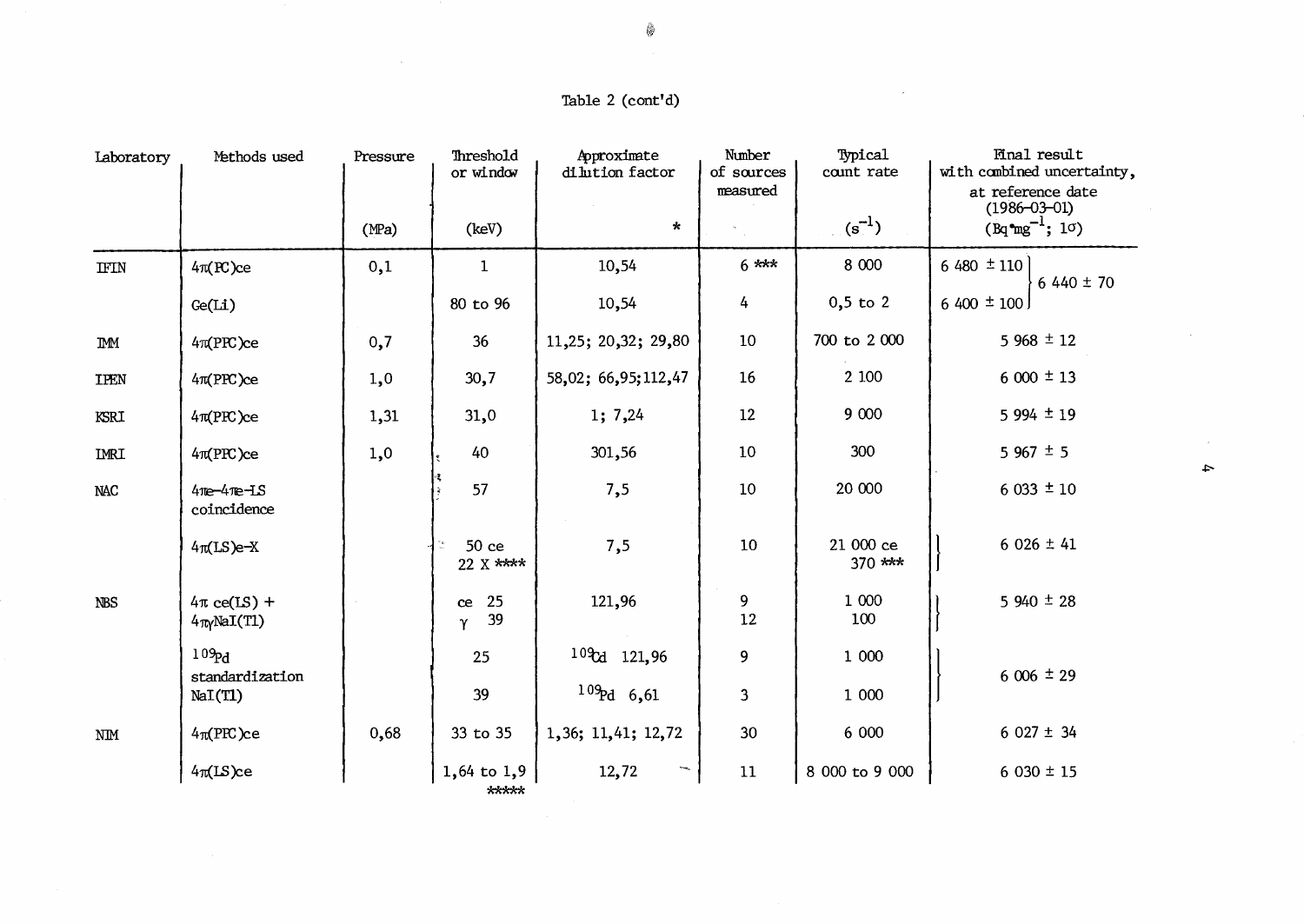| Laboratory  | Methods used                          | Pressure<br>(MPa) | Threshold<br>or window<br>(key) | Approximate<br>di lution factor<br>$\star$ | Number<br>of sources<br>measured | Typical<br>count rate<br>$(s^{-1})$ | Final result<br>with combined uncertainty,<br>at reference date<br>$(1986 - 03 - 01)$<br>$(Bq^m g^{-1}; 10)$ |
|-------------|---------------------------------------|-------------------|---------------------------------|--------------------------------------------|----------------------------------|-------------------------------------|--------------------------------------------------------------------------------------------------------------|
| <b>NPL</b>  | $large 4\pi(PFC)ce$                   | 0,5               | 37                              | 180,43; 463,32                             | 14                               | 700                                 | $5983 \pm 19$                                                                                                |
| <b>OMH</b>  | 4π(PPC)ce                             | 1,1               | 37                              | 4,94;60,03                                 | 21                               | 12 500<br>and 1 030                 | $5978 \pm 16$                                                                                                |
| <b>PTB</b>  | $4\pi$ (PFC)ce                        | 1,1               | 30                              | 4,73                                       | 7                                | 10 500                              | $5983 \pm 20$                                                                                                |
| <b>UVVR</b> | $4\pi$ (PRC)ce                        | 0,5               | 33 to 166                       | 27,68; 29,93                               | $11 \times 2$                    | 5 500                               | $6098 \pm 13$                                                                                                |
|             | $X_V$ emission rate<br>$4\pi$ NaI(T1) |                   | 5,9 to 58                       |                                            |                                  | 5 600                               | $6055 \pm 67$                                                                                                |
|             | $\gamma$ -ray 4 $\pi$ NaI(T1)         |                   | 58 to 160                       |                                            |                                  | 200                                 | $6000 \pm 67$                                                                                                |

- \* The figures in parentheses indicate the number of dilutions used.
- \*\* TDCR: Triple to double coincidence ratio (cf. K. Pochwalski, R. Broda, T. Radoszewski and P. Zelazny, Standardization of low-level beta-emitter solutions by using the liquid-scintillation triple to double coincidence ratio method, International Symposium on methods of low-level counting and spectrometry, Berlin 1981, IAEA-SM-252/62).
- \*\*\* 600  $\mu$ /cm<sup>2</sup> metallized foil on both sides to stop the Auger electrons.

\*\*\*\* Discrimination window set on the 22 keV peak.

\*\*\*\*\* Threshold values given in V.

 $\circledast$ 

Ln